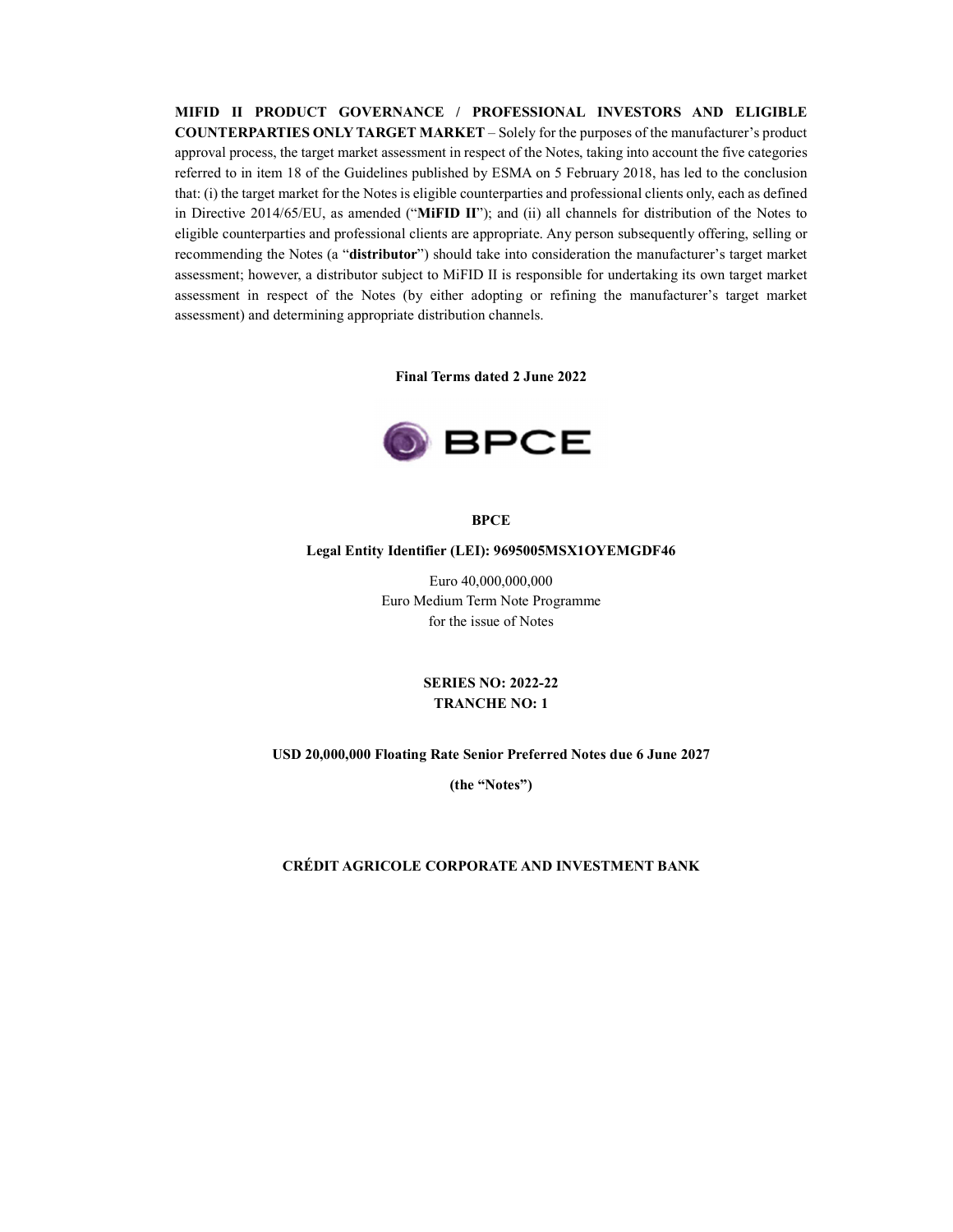#### **PART A – CONTRACTUAL TERMS**

Terms used herein shall be deemed to be defined as such for the purposes of the Conditions (the "**Conditions**") set forth in the base prospectus dated 19 November 2021 which received approval number 21-496 from the *Autorité des marchés financiers* (the "**AMF**") on 19 November 2021 (the "**Base Prospectus**"), the first supplement to the Base Prospectus dated 15 February 2022 which received approval number n°22-030 from the AMF, the second supplement to the Base Prospectus dated 29 March 2022 which received approval number n°22-074 from the AMF, the third supplement to the Base Prospectus dated 16 May 2022 which received approval number n°22-156 from the AMF and the fourth supplement to the Base Prospectus dated 23 May 2022 which received approval number n°22-173 from the AMF from the AMF (the "**Supplement(s)**"), which together constitute a base prospectus for the purposes of the Prospectus Regulation.

This document constitutes the Final Terms of the Notes described herein for the purposes of the Prospectus Regulation and must be read in conjunction with such Base Prospectus as so supplemented in order to obtain all the relevant information. The Base Prospectus and the Supplements are available for viewing at the office of the Fiscal Agent or each of the Paying Agents and on the website of the AMF (www.amf-france.org) and copies may be obtained from BPCE, 50 avenue Pierre Mendès-France, 75013 Paris, France.

| $\mathbf{1}$ | Issuer:                                    | <b>BPCE</b>                                                                                                                                                  |
|--------------|--------------------------------------------|--------------------------------------------------------------------------------------------------------------------------------------------------------------|
| $\mathbf{2}$ | Series Number:<br>(i)                      | 2022-22                                                                                                                                                      |
|              | Tranche Number:<br>(ii)                    | 1                                                                                                                                                            |
| 3            | Specified Currency or Currencies:          | United States Dollars ("USD")                                                                                                                                |
| 4            | <b>Aggregate Nominal Amount:</b>           |                                                                                                                                                              |
|              | Series:<br>(i)                             | USD 20,000,000                                                                                                                                               |
|              | Tranche:<br>(ii)                           | USD 20,000,000                                                                                                                                               |
| 5            | <b>Issue Price:</b>                        | 100.00 per cent. of the Aggregate Nominal Amount                                                                                                             |
| 6            | Specified Denomination(s):                 | <b>USD 200,000</b>                                                                                                                                           |
| 7            | Issue Date:<br>(i)                         | 6 June 2022                                                                                                                                                  |
|              | <b>Interest Commencement Date:</b><br>(ii) | <b>Issue Date</b>                                                                                                                                            |
| 8            | <b>Interest Basis:</b>                     | $SOFR + 1.46$ per cent. <i>per annum</i> Floating Rate<br>(further particulars specified below)                                                              |
| 9            | <b>Maturity Date:</b>                      | 6 June 2027                                                                                                                                                  |
| 10           | <b>Redemption Basis:</b>                   | Subject to any purchase and cancellation or early<br>redemption, the Notes will be redeemed on the<br>Maturity Date at 100 per cent. of their nominal amount |
| 11           | Change of Interest Basis:                  | Not Applicable                                                                                                                                               |
| 12           | Put/Call Options:                          | Not Applicable                                                                                                                                               |
| 13           | Status of the Notes:<br>(i)                | <b>Senior Preferred Notes</b>                                                                                                                                |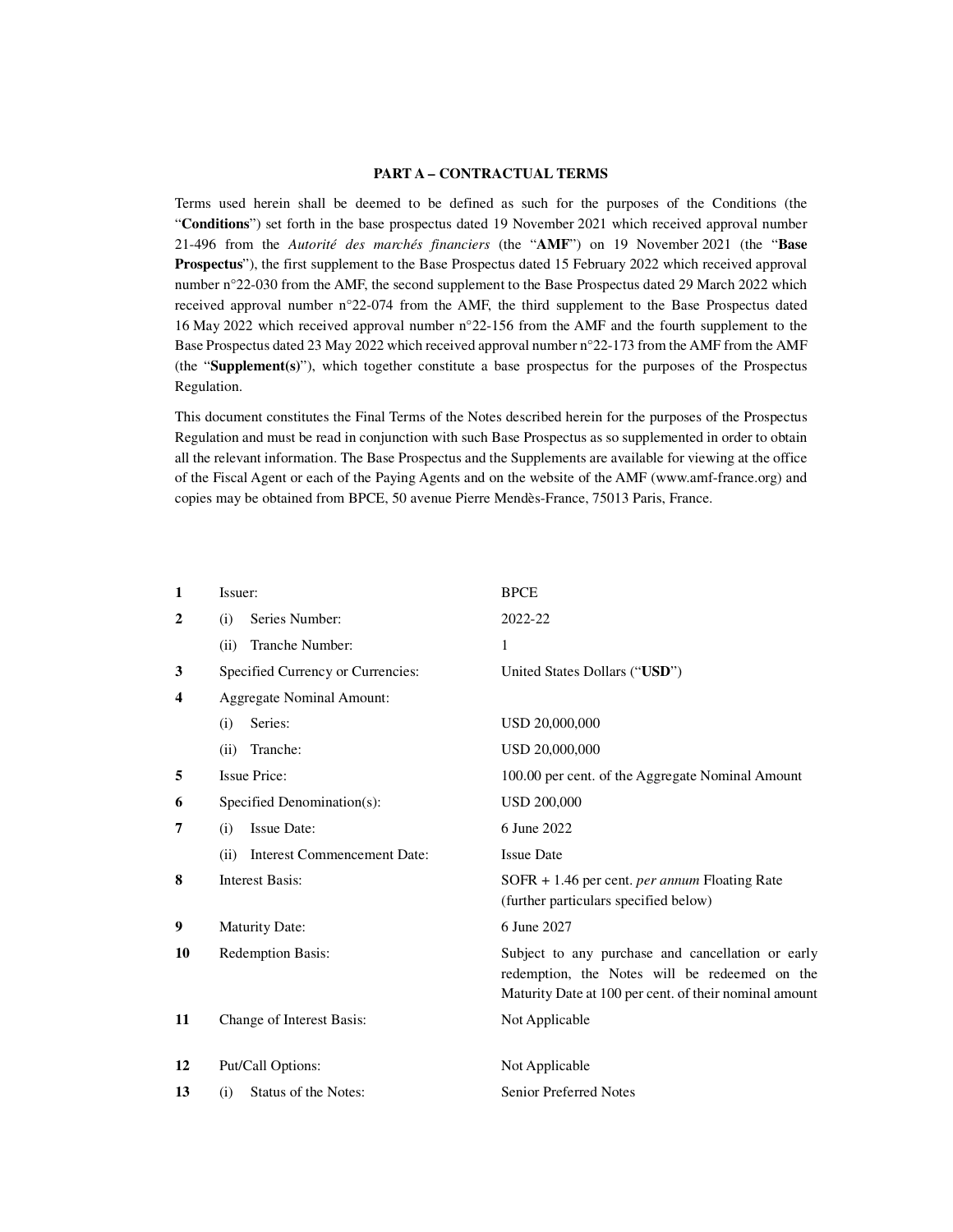(ii) Dates of the corporate authorisations for issuance of Notes obtained:

Decision of the *Directoire* of the Issuer dated 15 March 2022 and decision of Mr. Jean-Philippe Berthaut, Head of Group Funding, dated 27 May 2022

# **PROVISIONS RELATING TO INTEREST (IF ANY) PAYABLE**

| 14 |      | <b>Fixed Rate Note Provisions</b>                                                                                                   | Not Applicable                                                                                                                                             |
|----|------|-------------------------------------------------------------------------------------------------------------------------------------|------------------------------------------------------------------------------------------------------------------------------------------------------------|
| 15 |      | Floating Rate Note Provisions                                                                                                       | Applicable                                                                                                                                                 |
|    | (i)  | Interest Period(s):                                                                                                                 | As set forth in the Conditions                                                                                                                             |
|    | (ii) | Specified Interest Payment Dates:                                                                                                   | 6 June, 6 September, 6 December and 6 March in each<br>year, subject to adjustment in accordance with the<br>Business Day Convention set out in (iv) below |
|    |      | (iii) First Interest Payment Date:                                                                                                  | 6 September 2022                                                                                                                                           |
|    |      | (iv) Business Day Convention:                                                                                                       | Modified Following Business Day Convention                                                                                                                 |
|    | (v)  | <b>Interest Period Date:</b>                                                                                                        | Not Applicable                                                                                                                                             |
|    |      | $(vi)$ Business Centre $(s)$ :                                                                                                      | New York and TARGET                                                                                                                                        |
|    |      | (vii) Manner in which the Rate(s) of Interest<br>is/are to be determined:                                                           | <b>Screen Rate Determination</b>                                                                                                                           |
|    |      | (viii) Party responsible for calculating the<br>Rate(s) of Interest and/or Interest<br>Amount(s) (if not the Calculation<br>Agent): | Not Applicable                                                                                                                                             |
|    |      | (ix) Screen Rate Determination:                                                                                                     | Applicable                                                                                                                                                 |
|    |      | Reference Rate:                                                                                                                     | <b>SOFR</b>                                                                                                                                                |
|    |      | <b>Interest Determination Date:</b>                                                                                                 | 5 (five) U.S. Government Securities Business Days<br>prior to each Specified Interest Payment Date                                                         |
|    |      | <b>SOFR Rate of Interest</b><br>Determination:                                                                                      | <b>SOFR Lookback Compound</b>                                                                                                                              |
|    |      | SOFR Rate Cut-Off Date:                                                                                                             | The day that is the fifth U.S. Government Securities<br>Business Day prior to the Interest Payment Date in<br>relation to the relevant Interest Period.    |
|    |      | <b>Observation Look-Back Period:</b>                                                                                                | 5 (five) U.S. Government Securities Business Days                                                                                                          |
|    |      |                                                                                                                                     |                                                                                                                                                            |

- Relevant Screen Page Time Not Applicable

(x) FBF Determination Not Applicable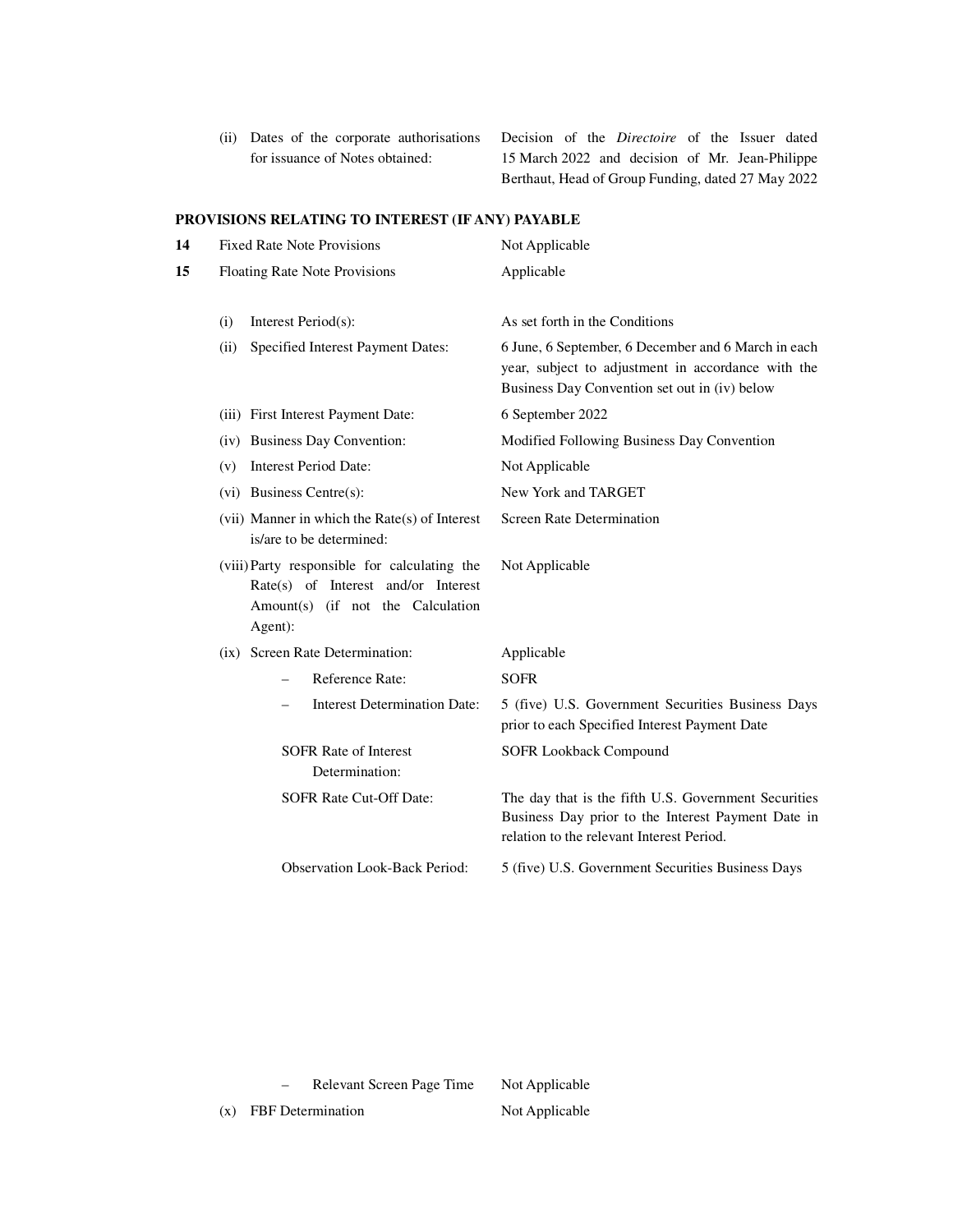|    | (xi) ISDA Determination:                                                                                                                                                                                                                                                                                                                   | Not Applicable                                                |
|----|--------------------------------------------------------------------------------------------------------------------------------------------------------------------------------------------------------------------------------------------------------------------------------------------------------------------------------------------|---------------------------------------------------------------|
|    | $(xii)$ Margin $(s)$ :                                                                                                                                                                                                                                                                                                                     | +1.46 per cent. per annum                                     |
|    | (xiii) Minimum Rate of Interest:                                                                                                                                                                                                                                                                                                           | Not Applicable                                                |
|    | (xiv) Maximum Rate of Interest:                                                                                                                                                                                                                                                                                                            | Not Applicable                                                |
|    | (xv) Day Count Fraction:                                                                                                                                                                                                                                                                                                                   | Actual / 360 adjusted                                         |
| 16 | Zero Coupon Note Provisions                                                                                                                                                                                                                                                                                                                | Not Applicable                                                |
| 17 | <b>Inflation Linked Interest Note Provisions</b>                                                                                                                                                                                                                                                                                           | Not Applicable                                                |
|    | PROVISIONS RELATING TO REDEMPTION                                                                                                                                                                                                                                                                                                          |                                                               |
| 18 | Call Option                                                                                                                                                                                                                                                                                                                                | Not Applicable                                                |
| 19 | Put Option                                                                                                                                                                                                                                                                                                                                 | Not Applicable                                                |
| 20 | MREL/TLAC Disqualification Event Call<br>Option:                                                                                                                                                                                                                                                                                           | Applicable                                                    |
| 21 | Final Redemption Amount of each Note                                                                                                                                                                                                                                                                                                       | USD 200,000 per Note of USD 200,000 Specified<br>Denomination |
| 22 | <b>Inflation Linked Notes - Provisions relating</b><br>to the Final Redemption Amount:                                                                                                                                                                                                                                                     | Not Applicable                                                |
| 23 | <b>Early Redemption Amount</b>                                                                                                                                                                                                                                                                                                             |                                                               |
|    | Early Redemption Amount(s) of each<br>(i)<br>Senior Note payable on redemption<br>of<br>the<br>occurrence<br>upon<br>an<br>MREL/TLAC Disqualification Event<br>(Condition $6(g)$ ), if applicable, a<br>Withholding Tax Event (Condition<br>$6(i)(i)$ , a Gross-Up Event (Condition<br>$6(i)(ii)$ or for Illegality (Condition<br>$6(1)$ : | USD 200,000 per Note of USD 200,000 Specified<br>Denomination |
|    | Early Redemption Amount(s) of each<br>(ii)<br>Subordinated<br>Note<br>payable<br>on<br>redemption upon the occurrence of a<br>Capital Event (Condition 6(h), a<br>Withholding Tax Event (Condition<br>6(i)(i), a Gross-Up Event (Condition<br>$6(i)(ii)$ or a Tax Deductibility Event<br>(Condition $6(i)(iii)$ ):                         | Not Applicable                                                |
|    | (iii) Redemption for<br>taxation<br>reasons<br>permitted on days others than Interest<br>Payment Dates (Condition 6(i)):                                                                                                                                                                                                                   | N <sub>o</sub>                                                |
|    | (iv) Unmatured Coupons to become void<br>upon early redemption (Materialised<br>Bearer Notes only) (Condition 7(f)):                                                                                                                                                                                                                       | Not Applicable                                                |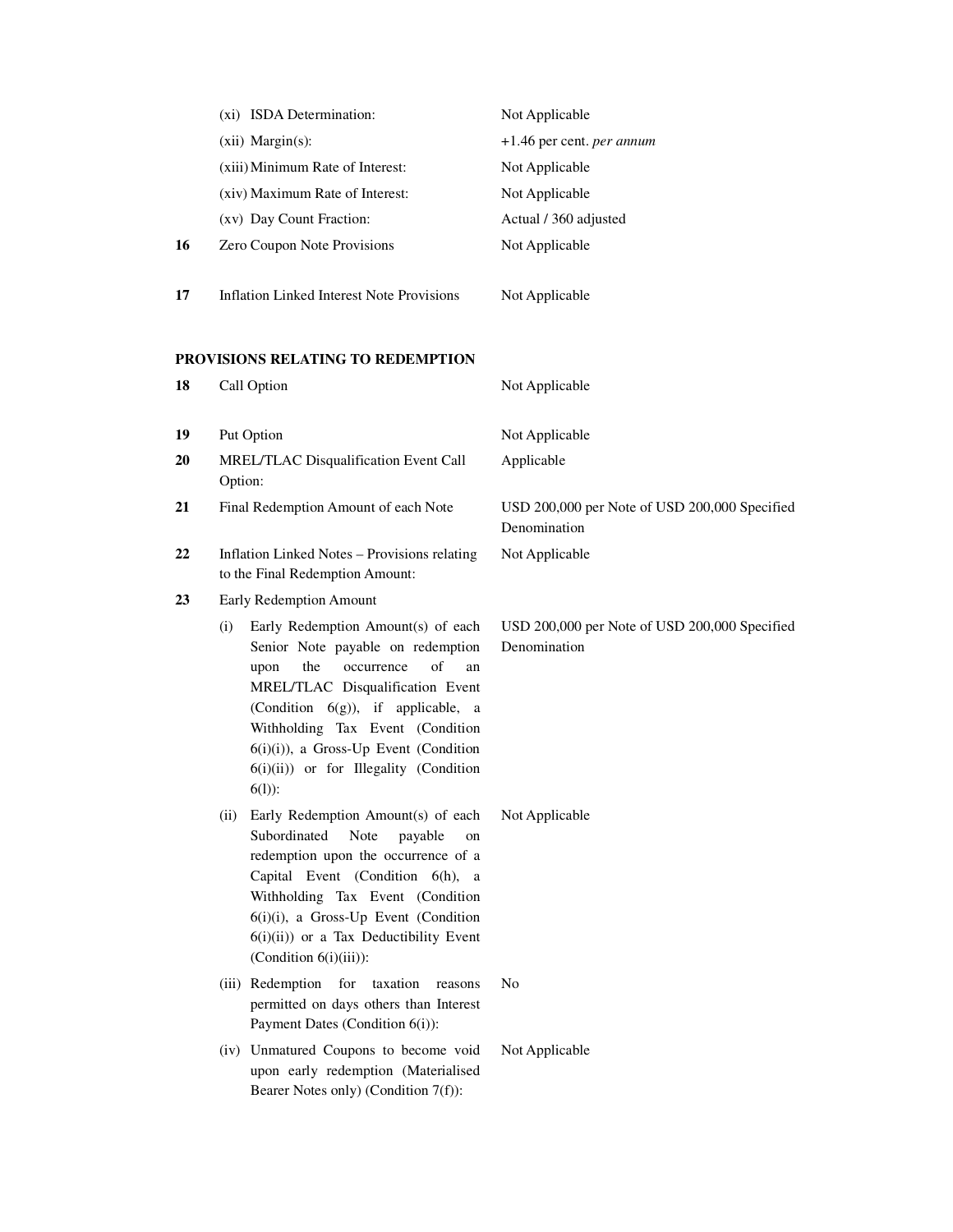# **GENERAL PROVISIONS APPLICABLE TO THE NOTES**

| 24 | Form of Notes:                                                                                                          | <b>Dematerialised Notes</b>                                                                                                                                                                                                                        |
|----|-------------------------------------------------------------------------------------------------------------------------|----------------------------------------------------------------------------------------------------------------------------------------------------------------------------------------------------------------------------------------------------|
|    | Form of Dematerialised Notes:<br>(i)                                                                                    | Bearer form (au porteur)                                                                                                                                                                                                                           |
|    | (ii)<br><b>Registration Agent:</b>                                                                                      | Not Applicable                                                                                                                                                                                                                                     |
|    | (iii) Temporary Global Certificate:                                                                                     | Not Applicable                                                                                                                                                                                                                                     |
|    | (iv) Applicable TEFRA exemption:                                                                                        | Not Applicable                                                                                                                                                                                                                                     |
| 25 | Financial Centre(s):                                                                                                    | New York and TARGET                                                                                                                                                                                                                                |
| 26 | Talons for future Coupons or Receipts to be<br>attached to Definitive Notes (and dates on<br>which such Talons mature): | Not Applicable                                                                                                                                                                                                                                     |
| 27 | Details relating to Instalment Notes: amount<br>of each instalment, date on which each<br>payment is to be made:        | Not Applicable                                                                                                                                                                                                                                     |
| 28 | Redenomination provisions:                                                                                              | Not Applicable                                                                                                                                                                                                                                     |
| 29 | Purchase in accordance with applicable<br>French laws and regulations:                                                  | Applicable                                                                                                                                                                                                                                         |
| 30 | Consolidation provisions:                                                                                               | Not Applicable                                                                                                                                                                                                                                     |
| 31 | Meeting and Voting Provisions (Condition<br>$11)$ :                                                                     | Contractual Masse shall apply<br>Name and address of the initial Representative:<br>As per Condition $11(c)$<br>Name and address of the alternate Representative:<br>As per Condition $11(c)$<br>The Representative will receive a remuneration of |
|    |                                                                                                                         | EUR 2,000 (excluding VAT) per year so long as any<br>of the Notes remains outstanding.                                                                                                                                                             |

# **RESPONSIBILITY**

The Issuer accepts responsibility for the information contained in these Final Terms.

Signed on behalf of BPCE

Duly represented by: ............................................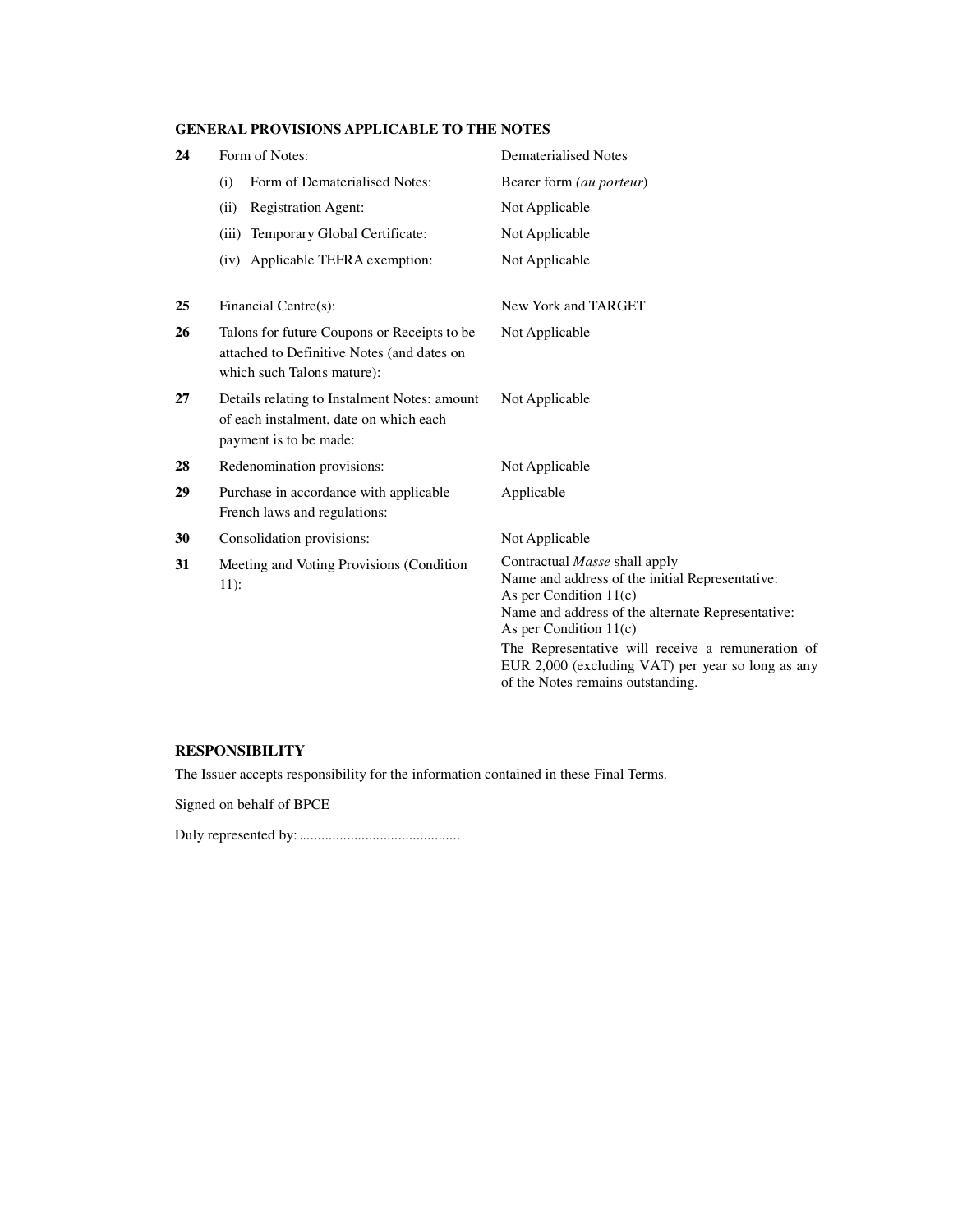## **PART B – OTHER INFORMATION**

## **1 LISTING AND ADMISSION TO TRADING**

|      | Listing and Admission to trading                               | Application has been made by the Issuer (or on its         |
|------|----------------------------------------------------------------|------------------------------------------------------------|
|      |                                                                | behalf) for the Notes to be listed and admitted to trading |
|      |                                                                | on Euronext Paris with effect from the Issue Date.         |
| (ii) | Estimate of total expenses related to<br>admission to trading: | EUR 4,400                                                  |

## **2 RATINGS**

Ratings: Not Applicable

# **3 INTERESTS OF NATURAL AND LEGAL PERSONS INVOLVED IN THE ISSUE/OFFER**

 Save as discussed in "Subscription and Sale", so far as the Issuer is aware, no person involved in the offer of the Notes has an interest material to the offer.

## **4 REASONS FOR THE OFFER, ESTIMATED NET PROCEEDS AND TOTAL EXPENSES**

| $_{(1)}$ | Reasons for the offer:          | The net proceeds of the issue of the Notes will be used<br>for the Issuer's general corporate purposes |
|----------|---------------------------------|--------------------------------------------------------------------------------------------------------|
| (i)      | Estimated net proceeds:         | USD 20,000,000                                                                                         |
|          | (iii) Estimated total expenses: | Not Applicable                                                                                         |
|          |                                 |                                                                                                        |

#### **5 FLOATING RATE NOTES ONLY - PERFORMANCE OF RATES**

 Details of performance of SOFR rates can be obtained free of charge on the New York Fed website at approximately 8:00 a.m. CET on each New York business day.

## **6 NOTES LINKED TO A BENCHMARK ONLY – BENCHMARK**

|   | Benchmarks:                    | Amounts payable under the Notes will be calculated by   |
|---|--------------------------------|---------------------------------------------------------|
|   |                                | reference to SOFR which is provided by Federal Reserve  |
|   |                                | Bank of New York. As at Issue Date, SOFR does not       |
|   |                                | appear on the register of administrators and benchmarks |
|   |                                | established and maintained by the European Securities   |
|   |                                | and Markets Authority pursuant to Article 36 of         |
|   |                                | Regulation (EU) No. 2016/1011, as amended (the "EU      |
|   |                                | <b>Benchmarks Regulation</b> ")                         |
| 7 | <b>OPERATIONAL INFORMATION</b> |                                                         |
|   | ISIN:                          | <b>FR001400ARH8</b>                                     |
|   | Common Code:                   | 248848189                                               |

Yes

No

Depositaries:

- (i) Euroclear France to act as Central Depositary:
- (ii) Common Depositary for Euroclear and Clearstream:

 Any clearing system(s) other than Euroclear and Clearstream and the relevant identification number(s): Not Applicable

Delivery: Delivery against payment